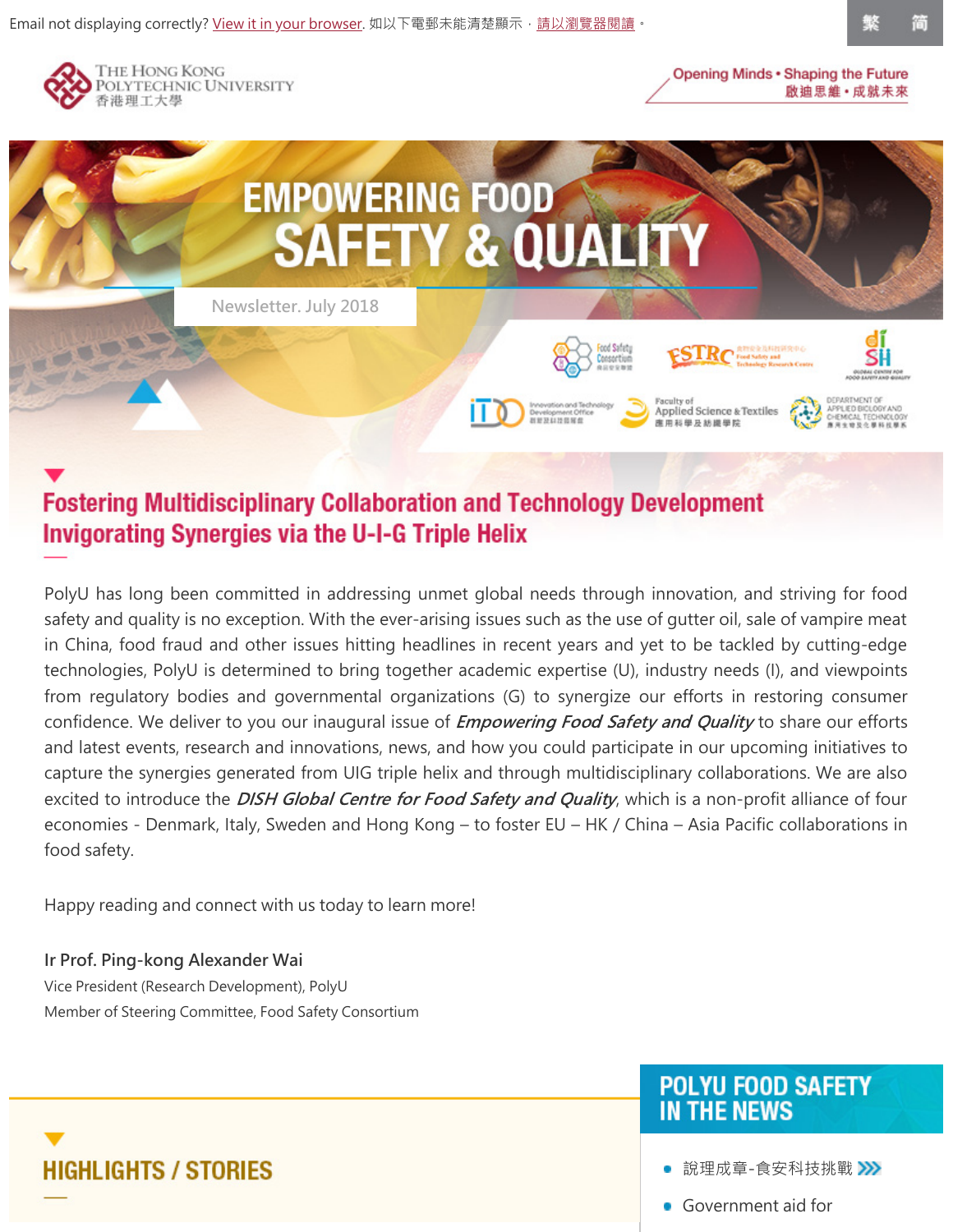DISH Chairman Dr. Terence Lau chairs board meeting in Copenhagen on May 30 and joins the Board in congratulating DTU Dr. Christine Nellemann on the next Chairmanship with effect from July 1.





MoU between National Food Institute, DTU ( DISH Partner ) and the Food Safety Commission of Japan will strengthen Denmark and [Japan's scientific cooperation in the](http://www.food.dtu.dk/english/news/Nyhed?id={372F7A78-AC33-4D50-8F5E-691550C79341}) area of food safety >>>

[Global Food Safety Conference](https://www.polyu.edu.hk/itdo/en/events.php?event=3649) 2018 >>>





Memorandum of Understanding (MOU) Signing between PolyU, Fraunhofer Gesellschaft, and [Karlsruhe Institute of Technology](https://www.polyu.edu.hk/web/en/media/media_releases/index_id_6512.html)  »

FSC 3rd Management Committee [Meeting & Corporate Member](https://www.polyu.edu.hk/itdo/en/events.php?event=3641) Gathering >>>



- [upgrades inadequate, Hong](http://www.scmp.com/news/hong-kong/health-environment/article/2066858/government-aid-upgrades-inadequate-hong-kong) Kong chicken farmers say >>>
- 理大揭高抗藥性新肺炎菌浙江 醫院出沒>>

# **UPCOMING EVENTS**

August 30, 2018

**[GS1HK - Food Safety Forum](https://www.gs1hk.org/events/food-safety-forum-2018)** 2018

November 7 - 8, 2018

China International Food **[Safety & Quality Conference](http://www.chinafoodsafety.com/)** 2018

2019

■ GoFood 2019 · Bologna, Italy

Event dates and details are subject to change without notice. Please contact us if you have any enquiries.

### **STAY TUNED FOR OUR UPDATES!**

SUBSCRIBE NOW D

# **ABOUT US**

#### **FSC**

The **Food Safety Consortium (FSC)** comprises stakeholders from the academia, industry and other organizations to address food safety challenges with cutting-edge & applied technologies, with timely and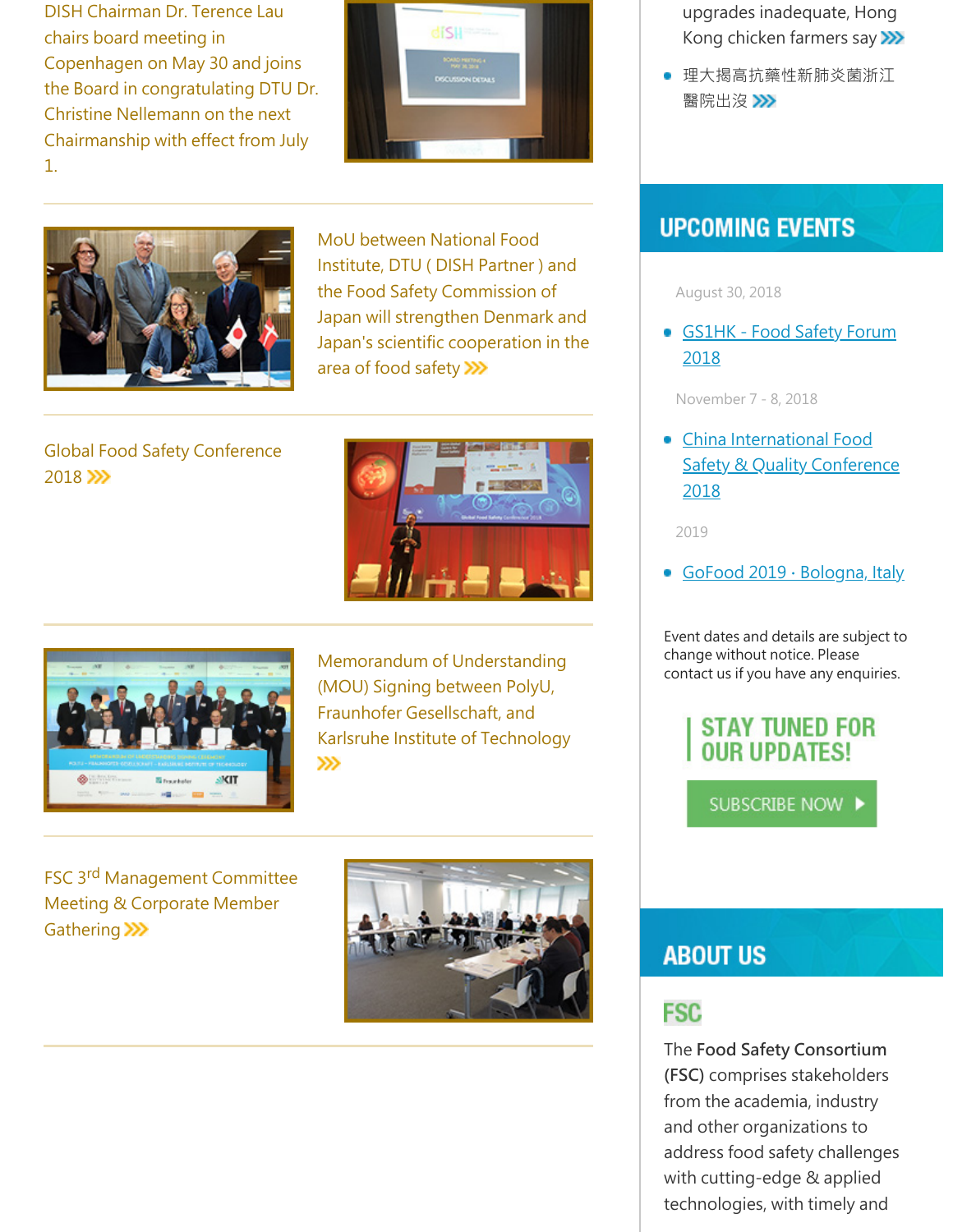

The Chairman of the The [European Institute of Innovation](https://www.polyu.edu.hk/itdo/en/events.php?event=3528) and Technology (EIT) Governing Board Visits PolyU >>>>



[Agreement Signing Ceremony](https://www.polyu.edu.hk/web/en/media/media_releases/index_id_6489.html) between PolyU and Joint Institute of Food Safety and Applied Nutrition (JIFSAN) >>>



China International Food Safety & [Quality \(CIFSQ\) Conference + Expo](https://www.polyu.edu.hk/itdo/en/events.php?event=3133) 2017 >>>

PolyU Develops the First Food [Hygiene Standard Certification](https://www.polyu.edu.hk/web/en/media/media_releases/index_id_6455.html) System Tailor-made for Hong Kong-style Catering >>>>





[PolyU's Food Safety Consortium](https://www.polyu.edu.hk/itdo/en/events.php?page=2&event=2506) Received the 2017 C.B. Shogren Memorial Award from IAFP

in-depth communications on food safety related matters.

# **FSTRC**

**Food Safety and Technology Research Centre (FSTRC)** serves as a platform to strengthen local and international collaborations. Our goal is to safeguard public health and rebuild public confidence by applying cutting-edge skills and tools in research, risk analysis and assessment and offering onestop food-related services.

# **DISH**

**DISH Global Centre for Food Safety and Quality (DISH)** is a unique, non-profit platform founded by four economies - Denmark, Italy, Sweden, Hong Kong to foster European - Hong Kong/China - Asia Pacific collaborations in food safety. The Centre aims to translate cutting-edge innovations and into high quality applications through research, development, exploring collaborations and technology transfer.



# **RESEARCH & INNOVATION**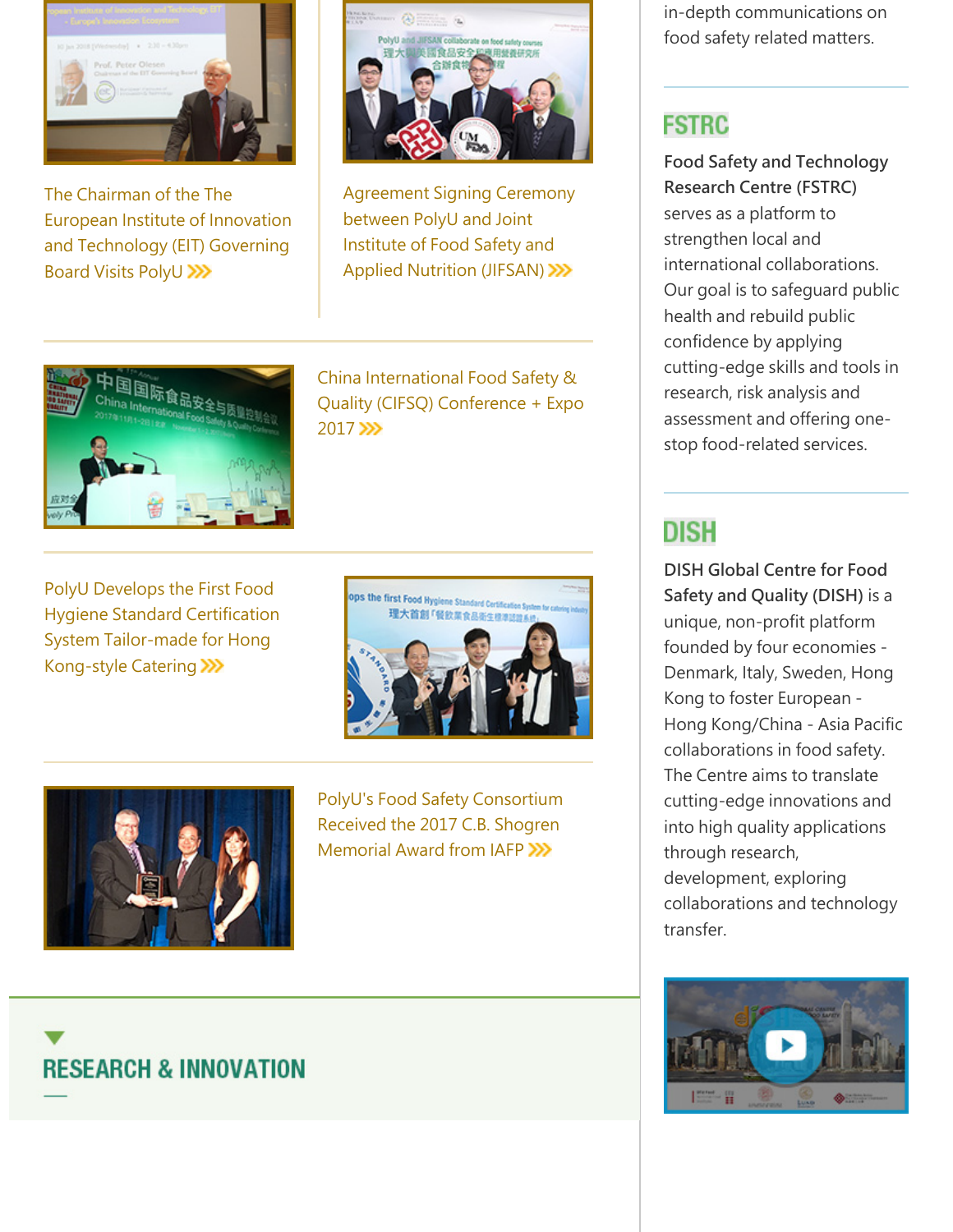

[PolyU Discovers a Newly Emerged Superbug-Hyper-resistant and](https://www.polyu.edu.hk/web/en/media/media_releases/index_id_6443.html) Hypervirulent Klebsiella pneumonia >>>



[PolyU to Join Force with Chinese and European Partners in Food Safety](https://www.polyu.edu.hk/web/en/media/media_releases/index_id_6421.html) ∙ In Global-scale Leading Project Led by Queen's University Belfast and China National Center for Food Safety Risk Assessment



Professor Cao Jiannong, Chair Professor of the Department of Computing has gained the funding of 2017 Alibaba Global Program Alibaba Innovation Research for his proposal titled "Federated blockchain for ensuring the provenance and authenticity of food items" [among the 43 distinguished research proposals accepted in the](https://102.alibaba.com/fund/proposalResult.htm) Program. >>>